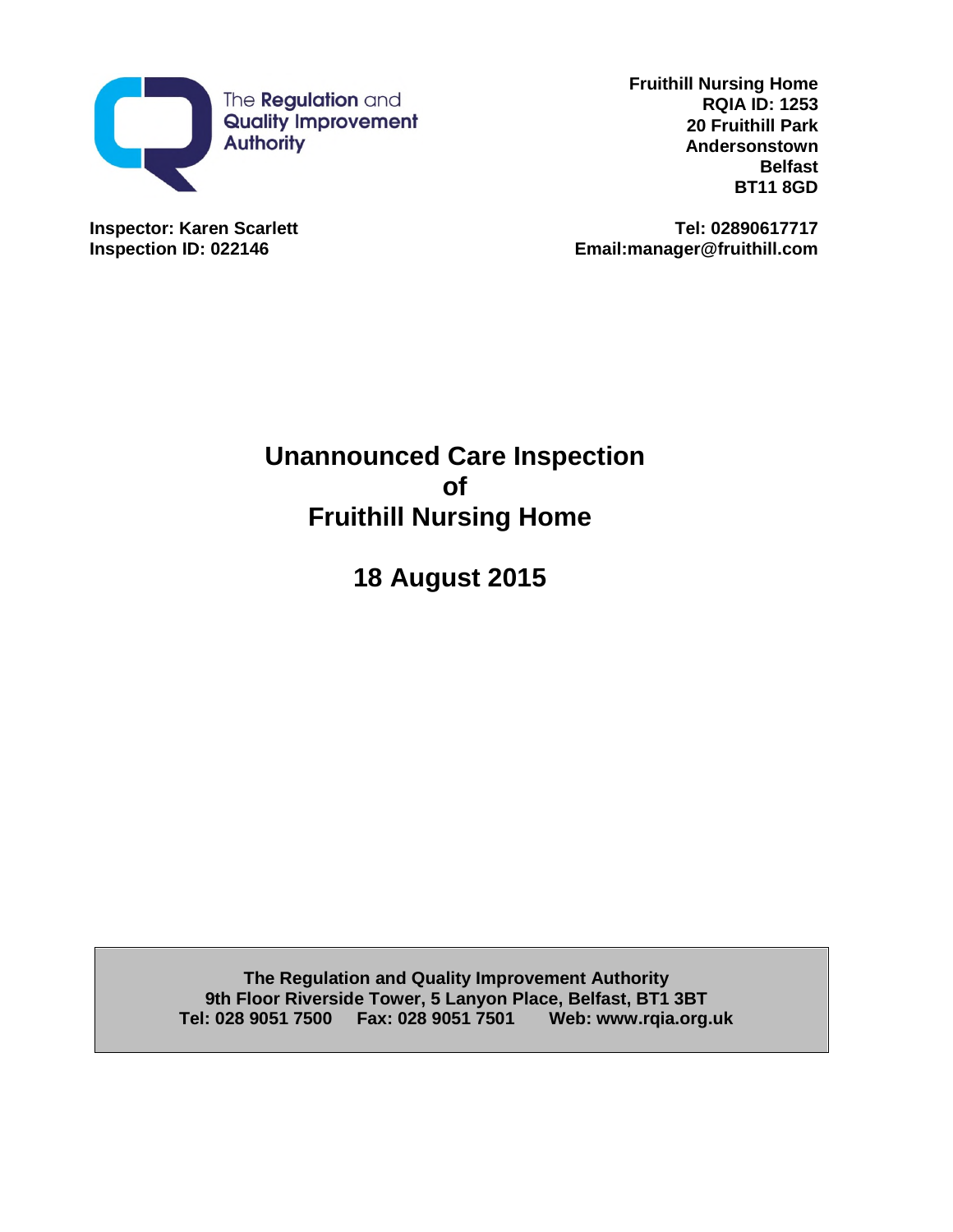## **1. Summary of Inspection**

An unannounced care inspection took place on 18 August 2015 from 09.50 to 14.30 hours.

This inspection was underpinned by one standard and one theme from the DHSSPSNI Care Standards for Nursing Homes (2015). **Standard 19 - Communicating Effectively; Theme 'End of Life Care' incorporating criteria from Standard 20 – Death and Dying; and Standard 32 - Palliative and End of Life Care.**

Overall on the day of the inspection, the care in the home was found to be safe, effective and compassionate. The inspection outcomes found no significant areas of concern; however, some areas for improvement were identified and are set out in the Quality Improvement Plan (QIP) within this report.

Recommendations made as a result of this inspection relate to the DHSSPS Care Standards for Nursing Homes, April 2015. Recommendations made prior to April 2015, relate to DHSSPS Nursing Homes Minimum Standards, February 2008. RQIA will continue to monitor any recommendations made under the 2008 Standards until compliance is achieved. Please also refer to sections 5.2 and 6.2 of this report.

## **1.1 Actions/Enforcement Taken Following the Last Care Inspection**

Other than those actions detailed in the previous QIP there were no further actions required to be taken following the last care inspection on 13 January 2015.

#### **1.2 Actions/Enforcement Resulting from this Inspection**

Enforcement action did not result from the findings of this inspection.

#### **1.3 Inspection Outcome**

|                                                                             | <b>Requirements</b> | <b>Recommendations</b> |
|-----------------------------------------------------------------------------|---------------------|------------------------|
| Total number of requirements and<br>recommendations made at this inspection |                     |                        |

The details of the Quality Improvement Plan (QIP) within this report were discussed with Leeann Noble, nurse in charge, as part of the inspection process. Feedback was also given via telephone to Orla Sheehan, registered provider and Vera Ribeiro, manager, on 19 August 2015. The timescales for completion commence from the date of inspection.

## **2. Service Details**

| <b>Registered Organisation/Registered Person:</b> | <b>Registered Manager:</b>         |
|---------------------------------------------------|------------------------------------|
| Ms Orla Frances Sheehan                           | N/a                                |
| Person in Charge of the Home at the Time of       | <b>Date Manager Registered:</b>    |
| Inspection:                                       | Vera Ribeiro - application not yet |
| Leeann Noble                                      | received                           |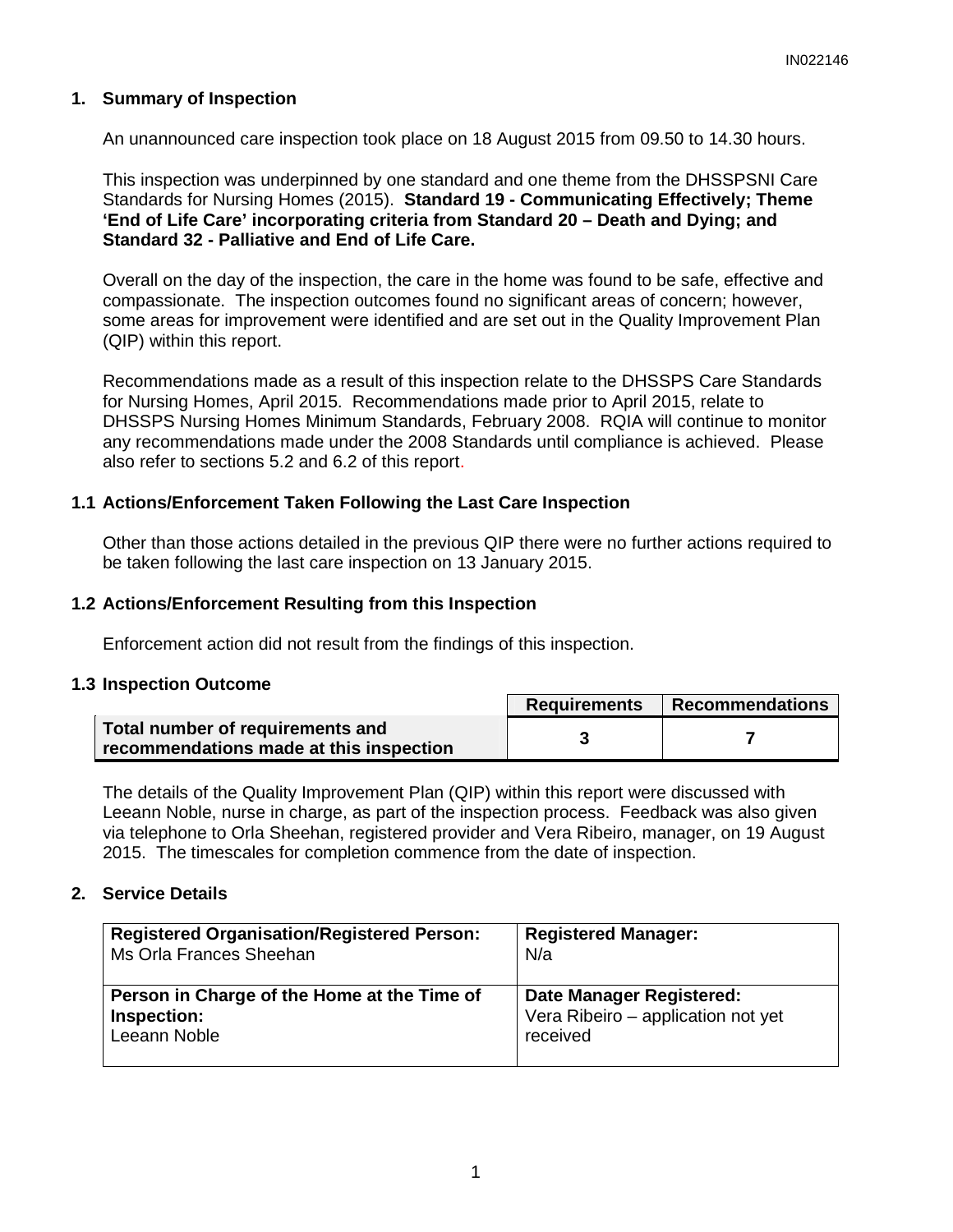| <b>Categories of Care:</b><br>NH-LD, NH-I, NH-PH, NH-PH(E), NH-TI | <b>Number of Registered Places:</b><br>35<br>There shall be a maximum of two<br>patients accommodated in category<br>NH-LD. The home is approved to<br>provide care on a day basis only to 2<br>persons. |
|-------------------------------------------------------------------|----------------------------------------------------------------------------------------------------------------------------------------------------------------------------------------------------------|
| Number of Patients Accommodated on Day of<br>Inspection:<br>33    | <b>Weekly Tariff at Time of Inspection:</b><br>£623 - 682                                                                                                                                                |

# **3. Inspection Focus**

The inspection sought to assess progress with the issues raised during and since the previous inspection and to determine if the following standards and theme have been met:

**Standard 19: Communicating Effectively Theme: The Palliative and End of Life Care Needs of Patients are Met and Handled with Care and Sensitivity (Standard 20 and Standard 32)**

# **4. Methods/Process**

Specific methods/processes used in this inspection include the following:

- discussion with the nurse in charge
- discussion with patients
- discussion with staff
- review of care records
- observation during an inspection of the premises
- evaluation and feedback.

The inspector met with six patients individually and with others in groups, five care staff, two nursing staff, two ancillary staff and one patient's visitors/representative.

Prior to inspection the following records were analysed:

- notifiable events submitted since the previous care inspection
- the registration status of the home
- written and verbal communication received since the previous care inspection
- the returned quality improvement plans (QIPs) from inspections undertaken in the previous inspection year
- the previous care inspection report.

The following records were examined during the inspection:

- staff duty rotas
- staff training records
- staff competency and capability records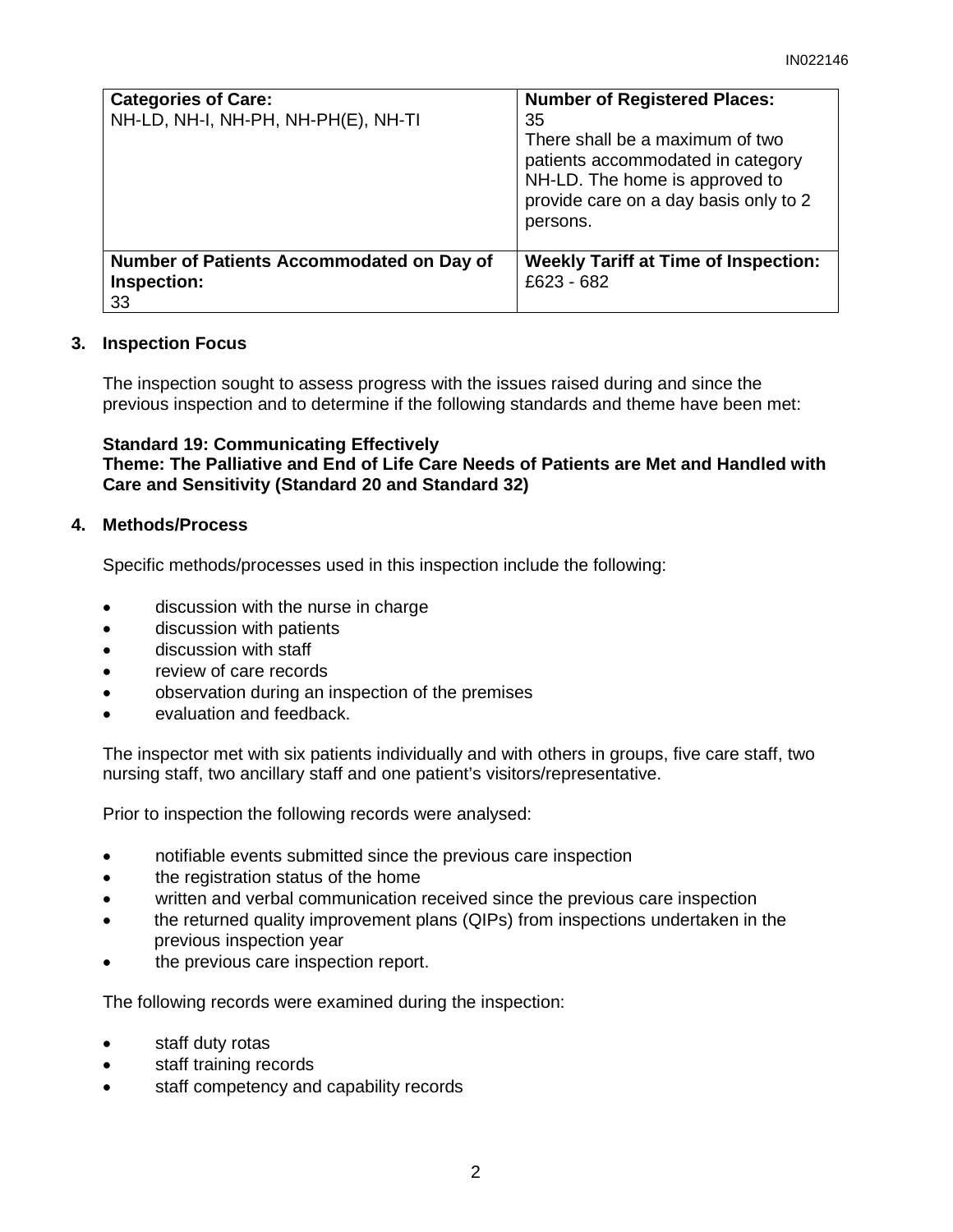- staff induction records
- four care records
- a selection of policies and procedures
- incident and accident records
- monthly quality monitoring reports by the registered provider
- guidance for staff in relation to palliative and end of life care.

## **5. The Inspection**

#### **5.1 Review of Requirements and Recommendations from the Previous Inspection**

The previous inspection of the home was an unannounced medicines management inspection on 20 July 2015. The completed QIP has been returned and approved by the pharmacy inspector.

#### **5.2 Review of Requirements and Recommendations from the last care Inspection**

| <b>Last Care Inspection Statutory Requirements</b>      | <b>Validation of</b><br><b>Compliance</b>                                                                                                                                                                                                                                                                                                                                                                                                                                                                                                                                                                                                                                                                                                                                                                                                                                                                                                                                                        |            |
|---------------------------------------------------------|--------------------------------------------------------------------------------------------------------------------------------------------------------------------------------------------------------------------------------------------------------------------------------------------------------------------------------------------------------------------------------------------------------------------------------------------------------------------------------------------------------------------------------------------------------------------------------------------------------------------------------------------------------------------------------------------------------------------------------------------------------------------------------------------------------------------------------------------------------------------------------------------------------------------------------------------------------------------------------------------------|------------|
| <b>Requirement 1</b><br><b>Ref: Regulation</b><br>13(7) | The registered person must make suitable<br>arrangements to minimise the risk of infections and<br>toxic conditions and the spread of infection between<br>patients and staff by:                                                                                                                                                                                                                                                                                                                                                                                                                                                                                                                                                                                                                                                                                                                                                                                                                |            |
| <b>Stated: Second time</b>                              | Ensuring a foot operated pedal bin is in<br>place for the disposal of paper towels<br>following hand-washing in order to prevent<br>re-contamination of hands by touching the lid<br>Ensuring the laundry system is reviewed to<br>separate laundered (clean) items from those<br>which still require to be laundered<br>Equipment should not be stored in bathroom<br>areas.<br>Action taken as confirmed during the<br>inspection:<br>An inspection of the premises evidenced that foot<br>operated pedal bins were available throughout the<br>home. A previous store room had been converted<br>to house washing machines ensuring that clean<br>items were separated from items waiting to be<br>laundered. Staff consulted confirmed that the<br>system was working well.<br>It was ascertained in a telephone conversation with<br>the registered provider on the day after the<br>inspection that a variation application had not been<br>submitted for a change of the use of the room. | <b>Met</b> |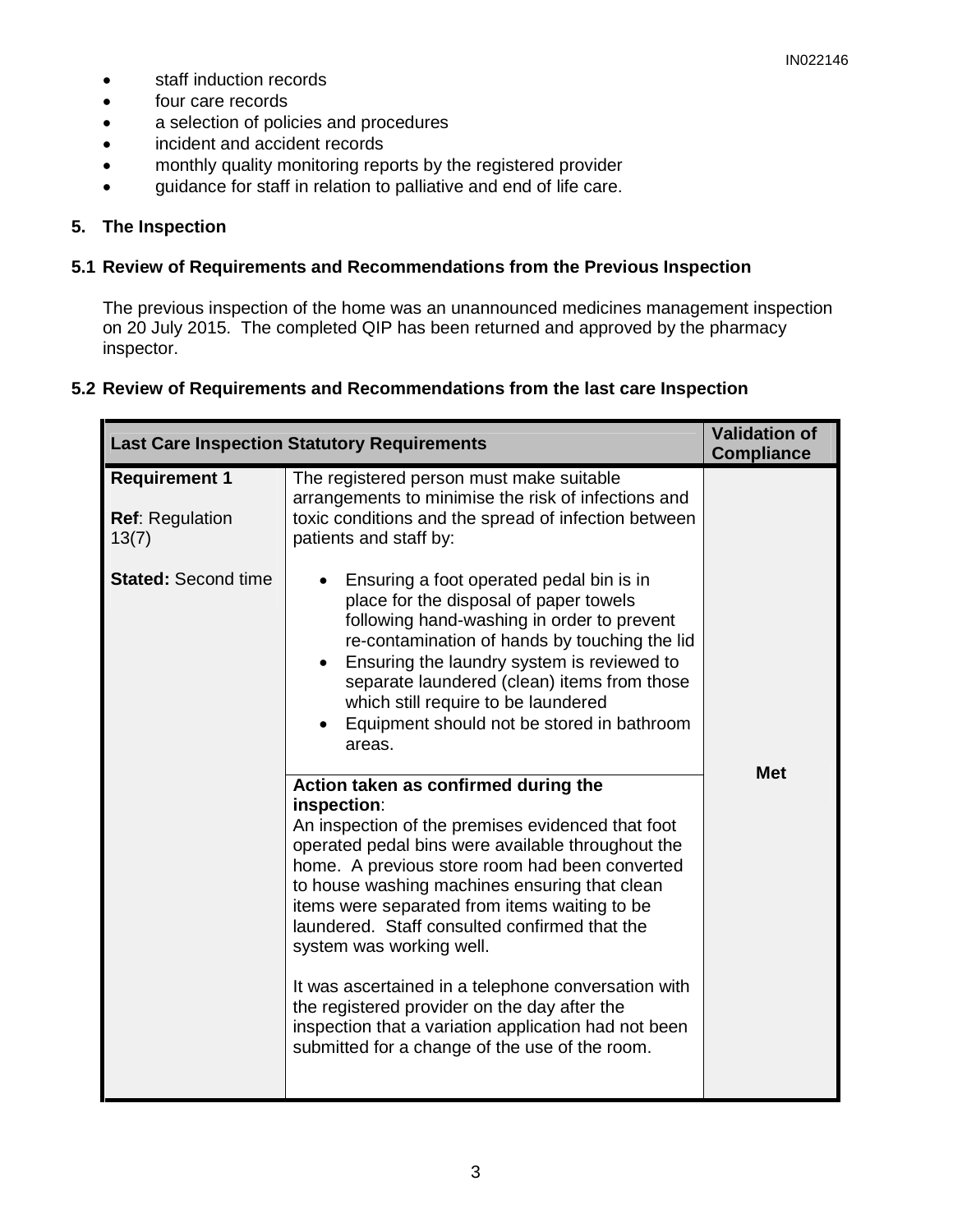|                                                              |                                                                                                                                                                                                                                                                                                                                                                                                                                                                                                                                                                                                                                                                                                                                                                  | 11 NUZZ 1*           |
|--------------------------------------------------------------|------------------------------------------------------------------------------------------------------------------------------------------------------------------------------------------------------------------------------------------------------------------------------------------------------------------------------------------------------------------------------------------------------------------------------------------------------------------------------------------------------------------------------------------------------------------------------------------------------------------------------------------------------------------------------------------------------------------------------------------------------------------|----------------------|
|                                                              | The relevant forms were sent to the registered<br>provider by RQIA's registration department<br>following the inspection. A recommendation has<br>been made in this regard.<br>The bathroom areas were not being used for<br>storage of inappropriate equipment and a review of<br>staff meeting minutes evidenced that this had been<br>reinforced with staff.<br>This requirement has been met.                                                                                                                                                                                                                                                                                                                                                                |                      |
| <b>Requirement 2</b>                                         | The registered person must ensure that                                                                                                                                                                                                                                                                                                                                                                                                                                                                                                                                                                                                                                                                                                                           |                      |
| <b>Ref: Regulation</b><br>13(7)<br><b>Stated: First time</b> | The fridge in the dining room is kept clean<br>the dining room is not used as a storage<br>area<br>the floor of identified store is kept clean<br>commode buckets in the sluices are stored<br>off the floor.                                                                                                                                                                                                                                                                                                                                                                                                                                                                                                                                                    | <b>Partially Met</b> |
|                                                              | Action taken as confirmed during the<br>inspection:<br>An inspection of the premises found that the fridge<br>in the dining room was not clean. The nurse in<br>charge stated that this fridge was not in use but<br>there were food items found in the fridge.<br>The dining room was no longer being used as a<br>storage area and was observed to be tidy and<br>uncluttered.<br>All floors in the home were found to be clean.<br>Commode buckets were found to be stored on the<br>floor and stacked inside one another not in<br>accordance with best practice in infection<br>prevention and control.<br>This requirement has been partially met and the<br>elements concerning the fridge and the commode<br>buckets have been stated for a second time. |                      |
| <b>Requirement 3</b><br><b>Ref:</b> Regulation 16<br>(1)     | The registered person must ensure that a care plan<br>is in place to address needs identified through the<br>assessment process in relation to wound care.                                                                                                                                                                                                                                                                                                                                                                                                                                                                                                                                                                                                       | <b>Met</b>           |
| <b>Stated: First time</b>                                    | Action taken as confirmed during the<br>inspection:                                                                                                                                                                                                                                                                                                                                                                                                                                                                                                                                                                                                                                                                                                              |                      |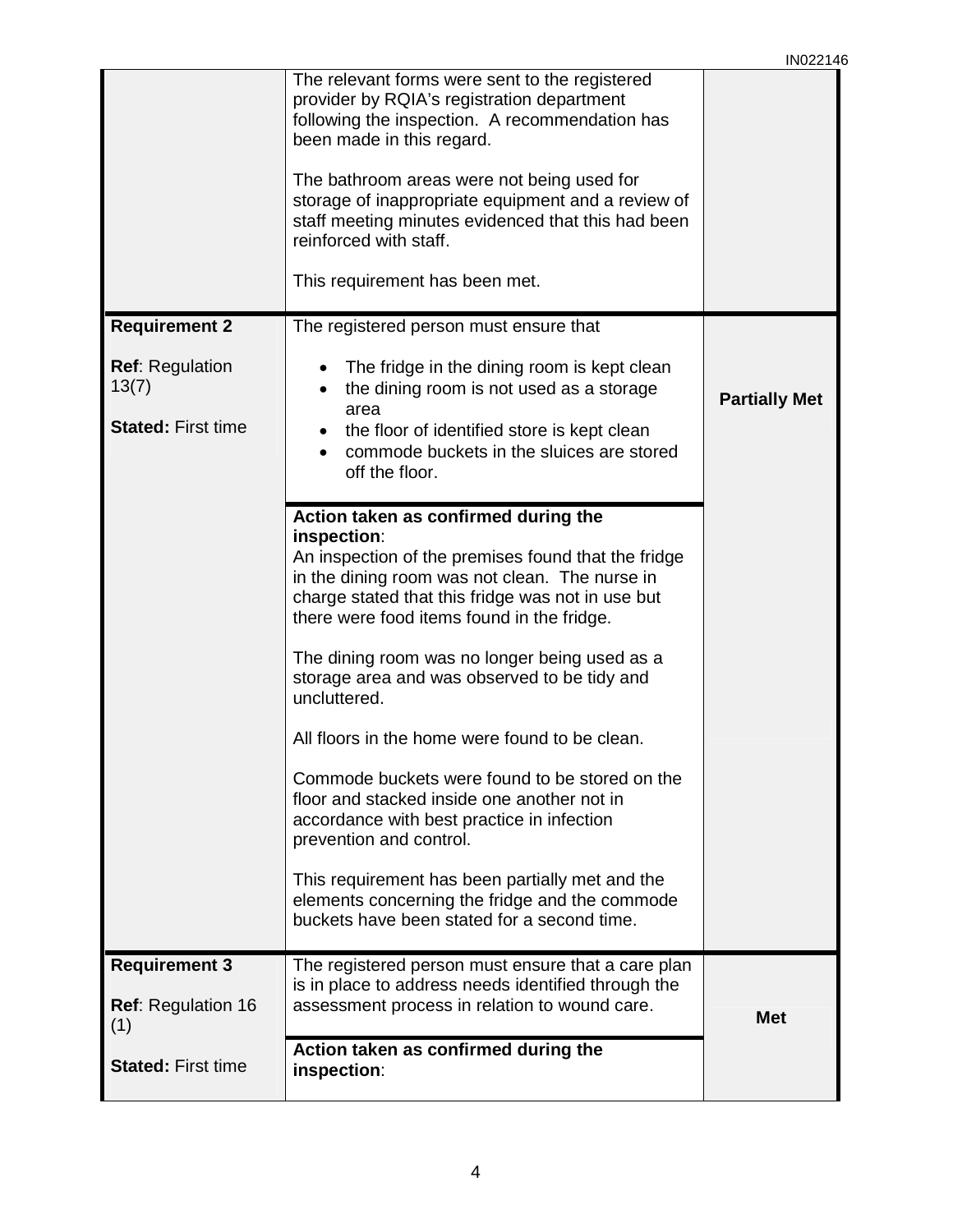|                                                         | Care records of patients with wounds were<br>reviewed and care plans were found to be in place<br>as required. However, it could not be ascertained<br>from the record how often the wound had been<br>redressed and the condition of the wound at each<br>dressing change.<br>Furthermore, the care plan for one patient had not<br>been updated to reflect a change to the dressing<br>being used.<br>This requirement has been met but a further<br>requirement has been made in relation to wound<br>care documentation. |                                           |
|---------------------------------------------------------|------------------------------------------------------------------------------------------------------------------------------------------------------------------------------------------------------------------------------------------------------------------------------------------------------------------------------------------------------------------------------------------------------------------------------------------------------------------------------------------------------------------------------|-------------------------------------------|
| <b>Requirement 4</b><br>Ref: Regulation 19<br>$(1)$ (b) | The registered person must ensure that patients'<br>records are kept securely to ensure confidentiality<br>is maintained.                                                                                                                                                                                                                                                                                                                                                                                                    |                                           |
| <b>Stated: First time</b>                               | Action taken as confirmed during the<br>inspection:<br>All patients' records were now being held securely<br>and confidentially.                                                                                                                                                                                                                                                                                                                                                                                             | <b>Met</b>                                |
|                                                         | This requirement has been met.                                                                                                                                                                                                                                                                                                                                                                                                                                                                                               |                                           |
|                                                         |                                                                                                                                                                                                                                                                                                                                                                                                                                                                                                                              |                                           |
| <b>Last Care Inspection Recommendations</b>             |                                                                                                                                                                                                                                                                                                                                                                                                                                                                                                                              | <b>Validation of</b><br><b>Compliance</b> |
| <b>Recommendation 1</b>                                 | The registered person must ensure that                                                                                                                                                                                                                                                                                                                                                                                                                                                                                       |                                           |
| Ref: Standard 19.1<br><b>Stated: First time</b>         | Bowel and bladder assessments are<br>completed for all patients<br>separate care plans to manage continence<br>are in place for each individual assessed<br>need.                                                                                                                                                                                                                                                                                                                                                            |                                           |
|                                                         | Action taken as confirmed during the<br>inspection:<br>A review of the care records evidenced that bowel<br>and bladder assessments had been completed.<br>The findings of these assessments had been<br>incorporated in to a care plan for the individual.<br>This recommendation has been met.                                                                                                                                                                                                                             | <b>Met</b>                                |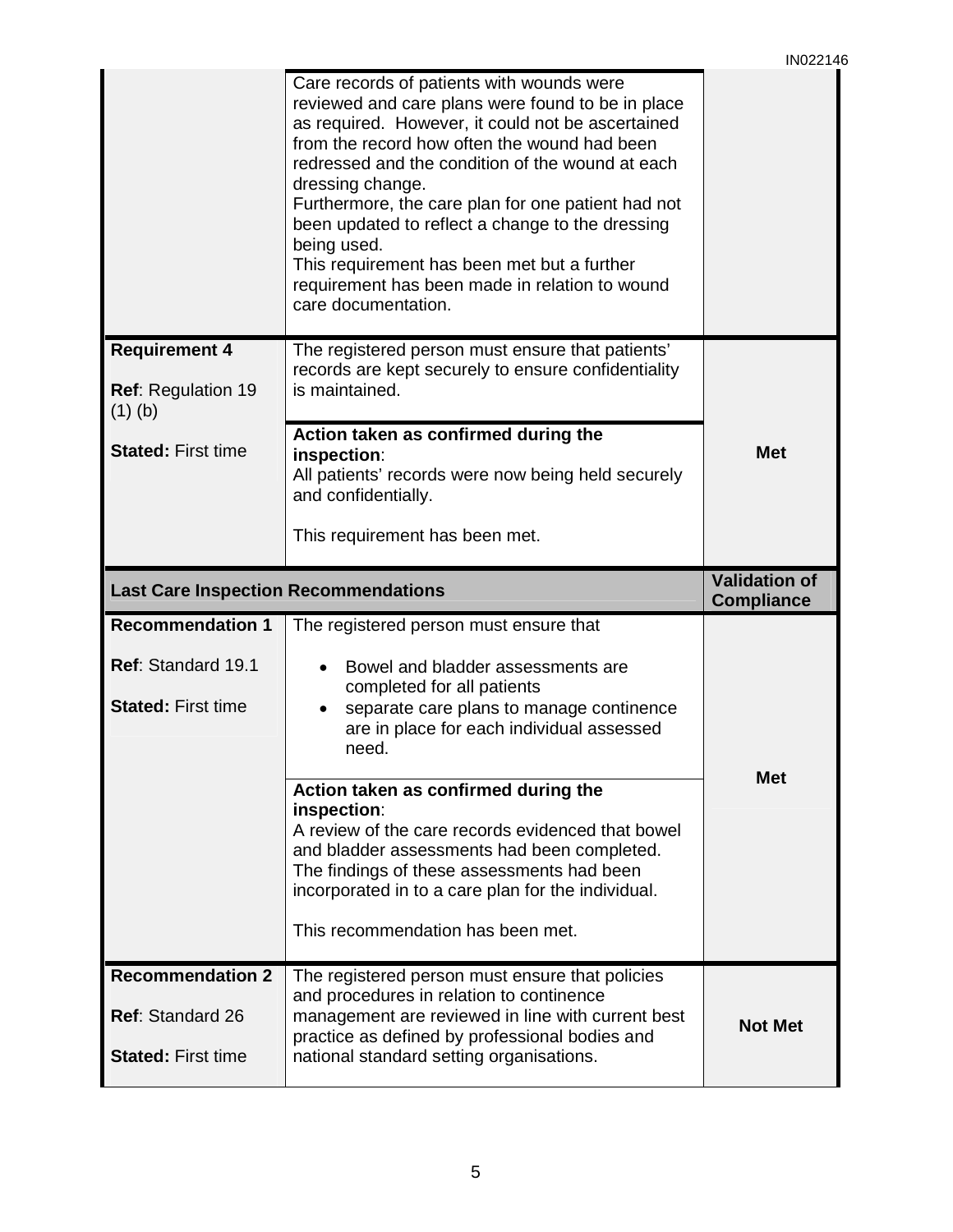| Action taken as confirmed during the<br>inspection:<br>Although up to date continence guidelines were<br>available for staff, the continence management<br>policy had not been updated to reflect these. |  |
|----------------------------------------------------------------------------------------------------------------------------------------------------------------------------------------------------------|--|
| This recommendation has not been met and has<br>been stated for the second time.                                                                                                                         |  |

## **5.3 Standard 19 - Communicating Effectively**

# **Is Care Safe? (Quality of Life)**

There was no policy or procedure available on communicating effectively/ delivering bad news. Best practice guidelines including the regional guidelines on Breaking Bad News were available in a resource folder for staff. A recommendation has been made that a policy on delivering bad news is developed with reference to current guidelines.

A review of training records evidenced that staff had not undertaken training in relation to communicating effectively with patients and their families/representatives. However, discussion with staff evidenced that they were knowledgeable regarding this aspect of care.

## **Is Care Effective? (Quality of Management)**

Care records reflected patient's individual needs and wishes regarding end of life care. Records included reference to the patient's specific communication needs such as sensory or cognitive impairment. A review of care records evidenced that the breaking of bad news was discussed with patients and/or their representatives, options and treatment plans were also discussed, where appropriate.

There was evidence within care records reviewed that patients and/or their representatives were involved in the assessment, planning and evaluation of care to meet their assessed needs.

## **Is Care Compassionate? (Quality of Care)**

Staff spoken with were knowledgeable about how to communicate sensitively with patients and their family members/ representatives. They emphasised the importance of privacy and regular, ongoing communication to build up effective, professional relationships with patients and their representatives. There was evidence of this communication in the care records examined.

One patient's relative was spoken with and stated that they were delighted with the care provided in the home. They stated that they had never had cause to complain and staff were very kind and had come to know them and the patient very well.

Observations on the day of inspection confirmed that relationships between staff, patients and relatives were friendly and relaxed. Patients' needs were being met promptly and in a dignified manner.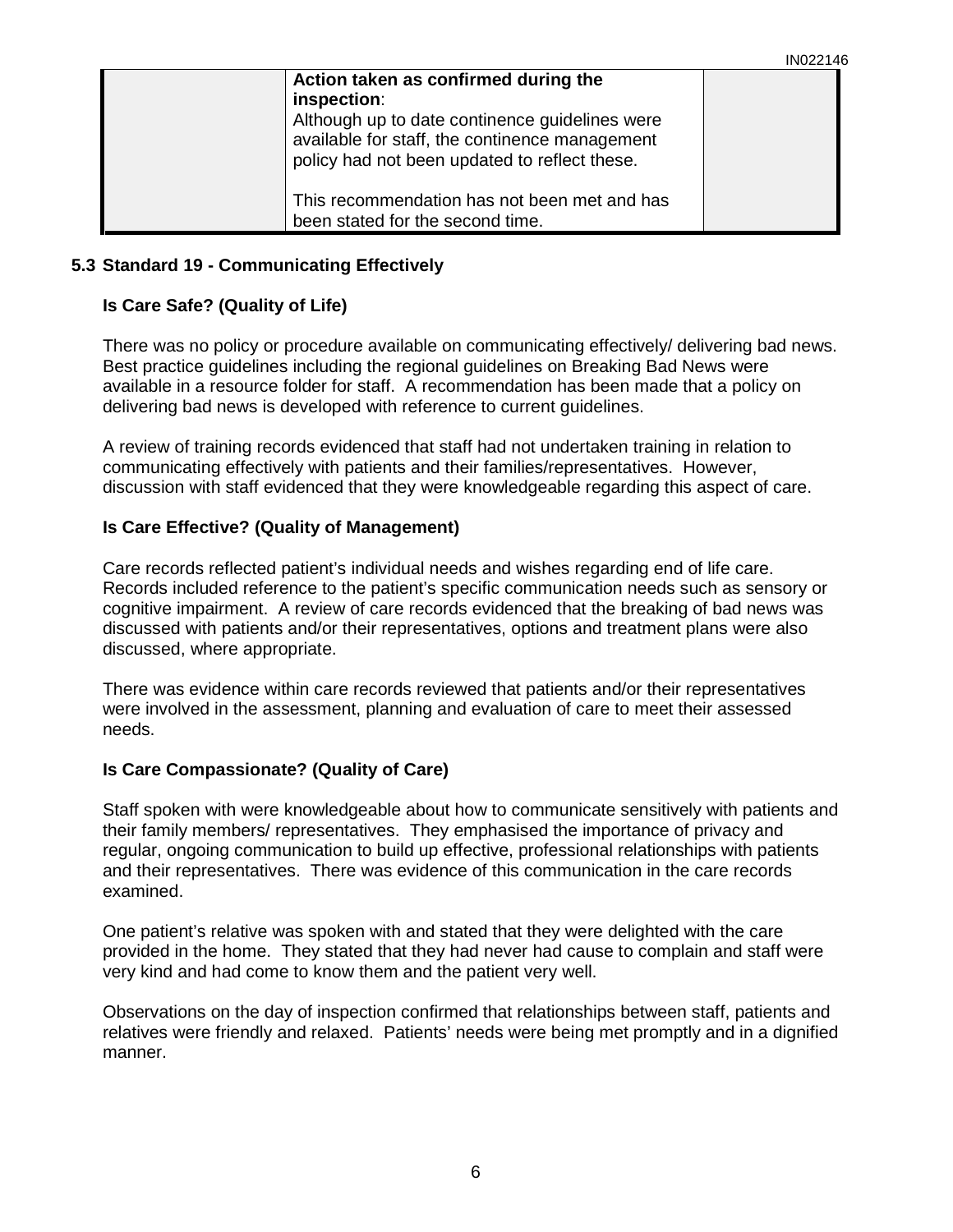## **Areas for Improvement**

It is recommended that a policy on communicating sensitively / delivering bad news be developed and made available to staff with reference to best practice guidelines.

| <b>Number of Requirements:</b> |  | Number of Recommendations: |  |
|--------------------------------|--|----------------------------|--|
|--------------------------------|--|----------------------------|--|

## **5.4 Theme: The Palliative and End of Life Care Needs of Patients are Met and Handled with Care and Sensitivity (Standard 20 and Standard 32)**

# **Is Care Safe? (Quality of Life)**

Two policies entitled "death of a resident" and "terminally ill" were available. These had not been reviewed since 2010 and were therefore, not reflective of best practice guidance such as the Gain Palliative Care Guidelines (2013). A recommendation had been made that the policy for dying and death be updated to reflect current best practice guidelines and this is shared with staff.

Training records evidenced that three nursing staff had completed e-learning training in end of life care and advanced care planning this year. Greater numbers of staff would require training given that the home is specifically registered for the care of the terminally ill and a recommendation has been made in this regard. Registered nursing staff and care staff were aware of and able to demonstrate knowledge of the Gain Palliative Care Guidelines (2013).

Discussion with nursing staff and a review of care records confirmed that there were arrangements in place for staff to make referrals to specialist palliative care services.

Discussion with the staff and a review of care records evidenced that staff were proactive in identifying when a patient's condition was deteriorating or nearing end of life and that appropriate actions had been taken.

A protocol for timely access to any specialist equipment or drugs was in place and discussion with staff confirmed their knowledge of the protocol.

Staff were trained and competent in the management of syringe drivers and were supported by the local Trust nursing staff in this regard.

## **Is Care Effective? (Quality of Management)**

A review of care records evidenced that patients' needs for palliative and end of life care were assessed and reviewed on an ongoing basis. This included the management of hydration and nutrition, pain management and symptom management. There was evidence that the patient's wishes and their social, cultural and religious preferences were also considered. Care records evidenced discussion between the patient, their representatives and staff in respect of death and dying arrangements.

A named nurse was identified for each patient approaching end of life. There was evidence that referrals had been made to the specialist palliative care team and where instructions had been provided, these were evidently adhered to. Staff commented on the value of this support.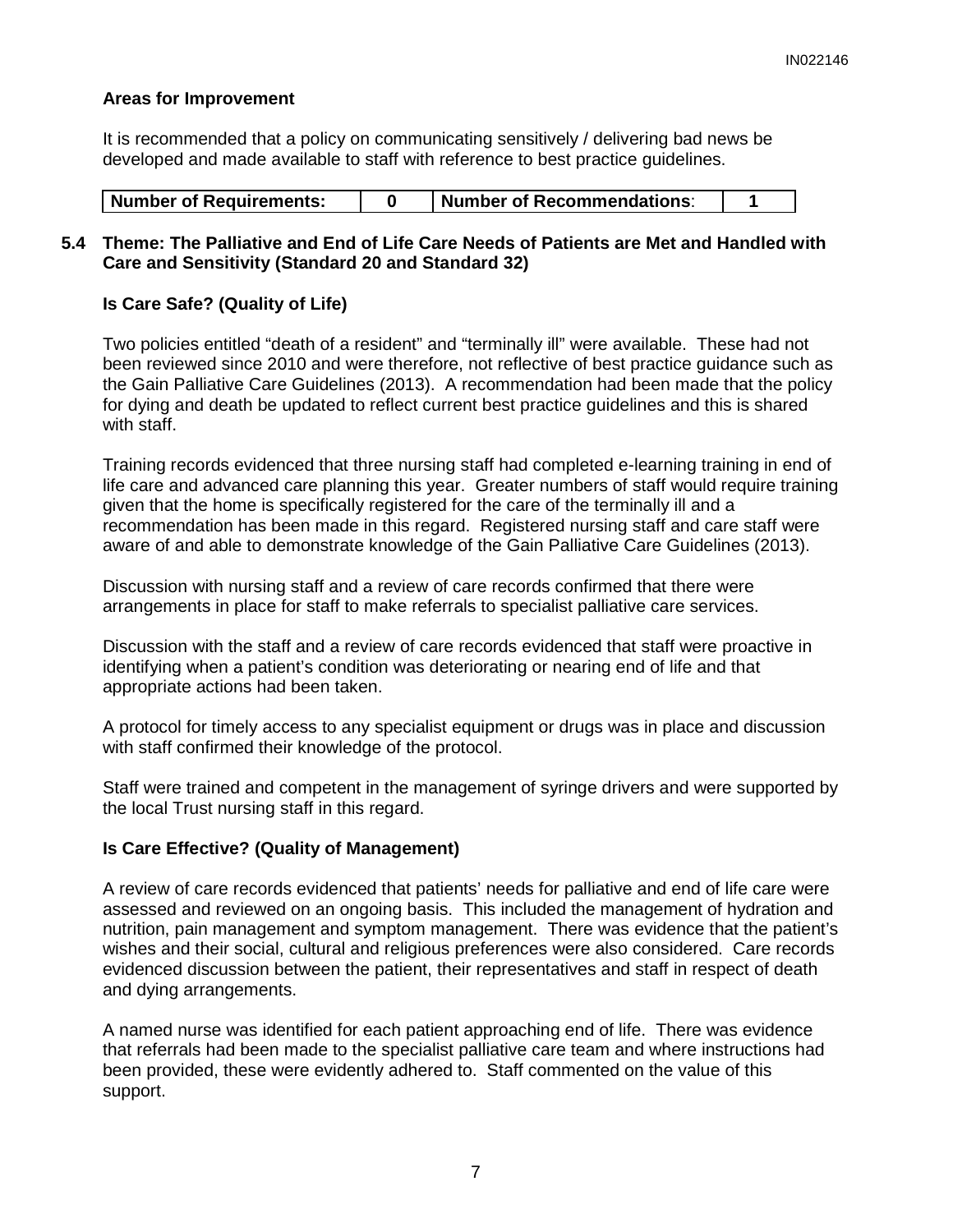Discussion with the staff and a review of care records evidenced that environmental factors had been considered as a patient neared the end of life. Management had made reasonable arrangements for relatives/representatives to be with patients who had been ill or dying.

A review of notifications of death to RQIA during the previous inspection year evidenced that these had been appropriately managed.

# **Is Care Compassionate? (Quality of Care)**

Discussion with staff and a review of care records evidenced that patients and/or their representatives had been consulted in respect of their cultural and spiritual preferences regarding end of life care. Staff consulted demonstrated an awareness of patient's expressed wishes and needs as identified in their care plan. Some of the staff stated that they would sit with the patient and offer prayers, as appropriate, or hold the patient's hand as they neared end of life. Patients' spiritual advisors were made welcome and there was a weekly mass held in the home.

Arrangements were in place to facilitate, as far as possible, in accordance with the persons' wishes, for family/friends to spend as much time as they wished with the person. A comfortable chair was provided in the patient's room and there was also access to an upstairs lounge. Regular beverages and snacks were given to family members and they were welcome to sit at any time.

From discussion with the staff, relatives and a review of the compliments record, there was evidence that arrangements in the home were sufficient to support relatives during this time. There was evidence within compliments records that relatives had highly commended the management and staff for their efforts towards the family and patient. A review of the complaints records evidenced that no concerns were raised in relation to the arrangements regarding the end of life care of patients in the home.

Staff consulted confirmed that they were given an opportunity to pay their respects after a patient's death. Prior to the remains of the deceased person leaving the home staff stated that it was customary for them to gather in the main reception area to join in prayers with the family. In addition, tray bakes and a card were sent to the family and members of staff would attend the memorial services.

From discussion with the manager and staff, it was evident that staff were supported by their manager and the team following the death of a patient. Information regarding support services was available and accessible for staff, patients and their relatives.

#### **Areas for Improvement**

It is recommended that the policy for dying and death be updated to reflect current best practice guidelines and this is shared with staff.

It is recommended that staff update their knowledge of palliative and end of life care by training or other means in accordance with the statement of purpose and the needs of the patients.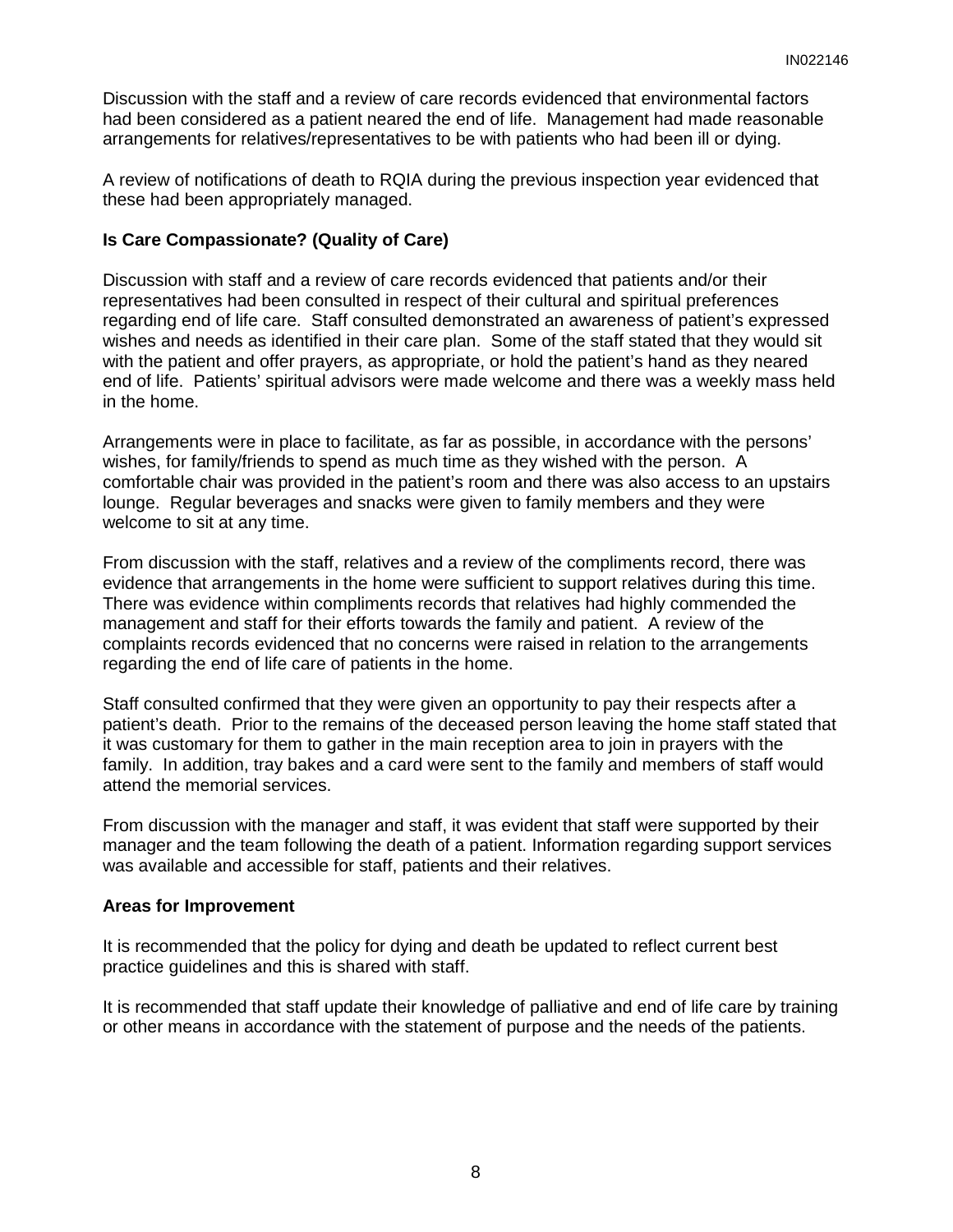| <b>Number of Requirements:</b> | <b>Number of Recommendations:</b><br>*1 recommendation made is<br>stated under Standard 19<br>above |  |
|--------------------------------|-----------------------------------------------------------------------------------------------------|--|
|                                |                                                                                                     |  |

## **5.5 Additional Areas Examined**

#### **5.5.1. Environment**

An inspection of the premises found these to be well presented to a good standard of hygiene and décor. Window boxes and hanging baskets had been prepared with the help of patients and placed outside, making an attractive display. Staff and one relative consulted commented on the homely and friendly atmosphere in the home.

A number of issues were identified with infection prevention and control. It was noted that the emergency call pull cords in the bathrooms required fully wipeable covers. Moving and handling slings were hanging on pegs in the corridors including toileting slings. Toileting slings should be provided for single patient use or decontaminated between each use. A previous requirement in relation to infection control has also been stated for a second time. A recommendation has therefore, been made that regular auditing of the environment and infection control practices are undertaken to ensure compliance with best practice in infection prevention and control.

Throughout the home tubs of thickening agent were found which were either not labelled or tubs labelled for one patient were in another patient's room. This is a prescribed product and should labelled and administered only to the patient for whom it has been prescribed. A requirement has been made in this regard.

The lunch time meal was observed and it was noted that patients were being assisted appropriately by staff and were enjoying their meals. It was noted, however, that the patients had no clothing protectors but were wearing blue plastic aprons. Some of the patients' clothes had become soiled as a result. This was discussed with the nurse in charge who explained that there had been a delay in supplying freshly laundered clothing protectors due to short notice sickness of the laundry staff member on the day of inspection. The protectors were delivered to the dining room toward the end of the meal. The nurse assured the inspector that these were usually available to patients and any patients affected were promptly assisted to change their clothes. This will continue to be monitored as part of ongoing inspection activity.

## **5.5.2. Comments of patients, patients' representatives and staff**

As part of the inspection process patients, their representatives and staff were consulted and questionnaires issued. All comments were generally positive. Some comments received are detailed below.

## **Patients**

No patients completed questionnaires but those patients spoken with were positive about the home and the staff. They commented on the kindness of the staff and the good quality of the food provided. No concerns were raised on the day of inspection.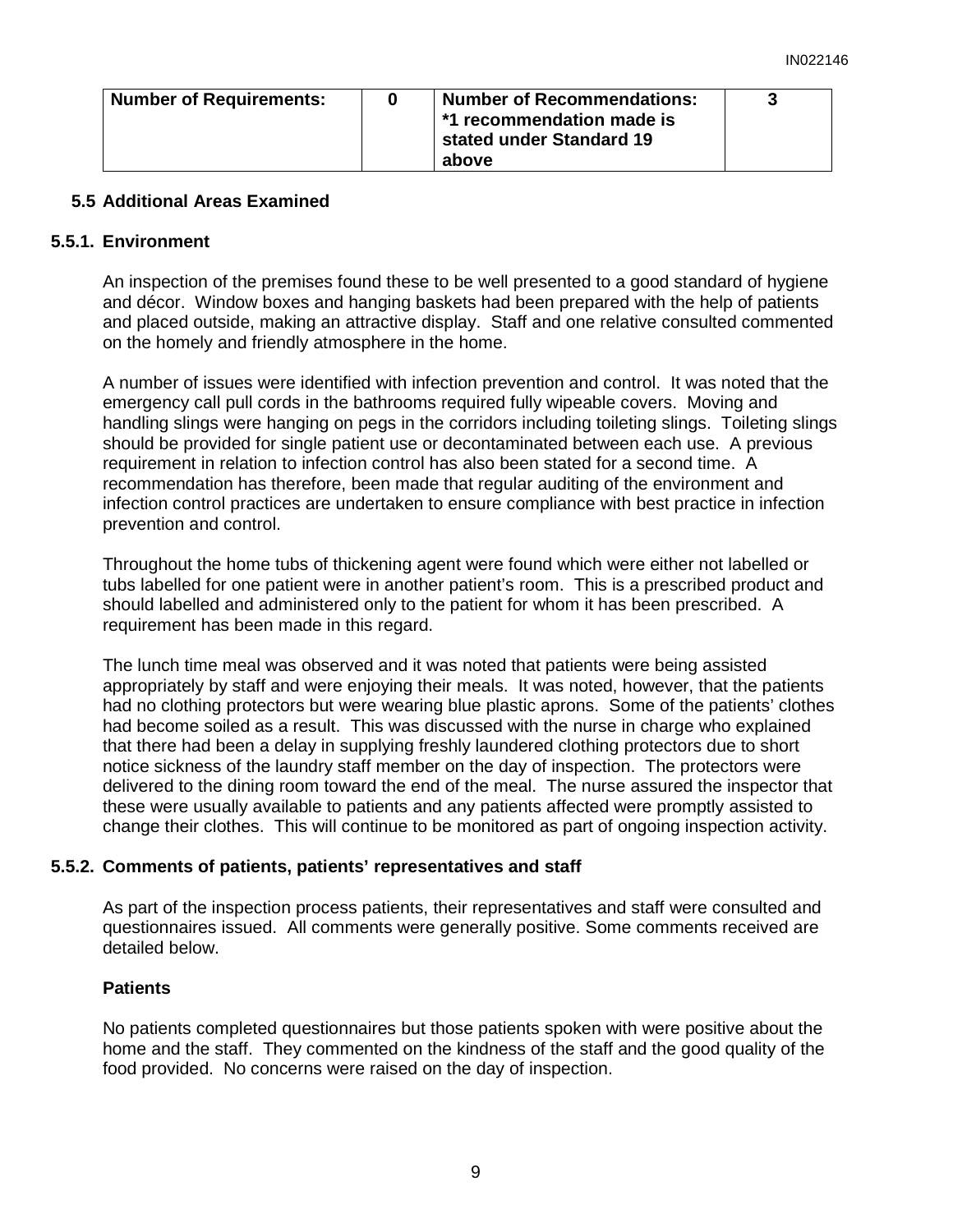Some of the patients were unable to communicate verbally with the inspector but indicated by positive gestures that they were happy in the home. Patients were observed to be well presented and dressed appropriately.

## **Patients' Representatives**

One patient's relative was spoken with and they commented on the friendliness and helpfulness of staff. They spoke very highly of the care provided to their loved one and raised no issues of concern.

# **Staff**

Questionnaires were issued to staff and one was returned within the required timeframe. The respondent commented:

"Care in our home is delivered to a high standard. Our staff are warm, caring and compassionate and treat all our residents like one of their own family."

Those staff spoken with were happy working in the home and most of them had been working in the home for a number of years. They commented on the friendly atmosphere, good team working and the support given by the registered provider. No concerns were raised by the staff.

## **5.5.3. Management arrangements**

A new manager, Vera Ribeiro, had been recently appointed and was not available on the day of inspection. In a telephone conversation with the registered provider on 19 August 2015 she confirmed that a letter had been sent to RQIA notifying us of the change of manager and she was currently undertaking her induction. The registered provider confirmed that Vera Ribeiro intends to apply to become the registered manager of the home.

## **5.5.4. Records kept in the home**

The monthly reports of the registered provider's visits were requested for 2015 but could not be found by the nursing staff. It was agreed that these would be forwarded to RQIA by 26 August 2015. The registered provider sent these to RQIA by email later on the day of the inspection. The registered provider stated that she had been working on these the day before the inspection and they were in another office. It was reinforced with the registered provider that these should always be available for inspection.

An examination of the off duty rota found that these had not been updated to reflect the actual staff who had worked in each 24 hour period and did not always indicate who had covered a vacant shift. Two different versions of one week's off duty were presented. A recommendation has been made that the off duty rota is kept up to date and clearly reflects the staff who worked over each 24 hour period and the capacity in which they worked.

## **6. Quality Improvement Plan**

The issues identified during this inspection are detailed in the QIP. Details of this QIP were discussed with Staff Nurse Leeann Noble as part of the inspection process.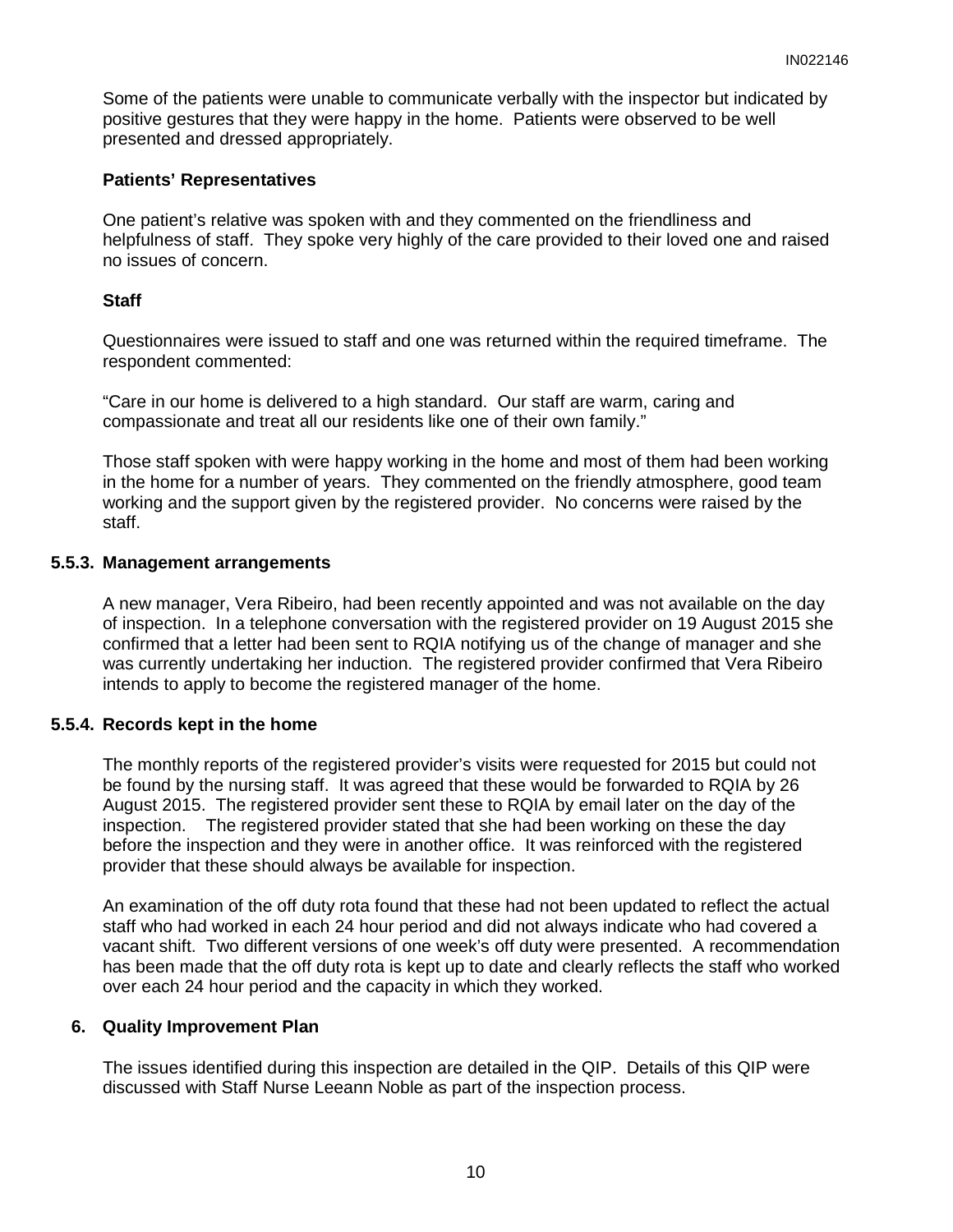Further feedback was given via telephone to Orla Sheehan, registered provider and Vera Ribeiro, manager, on 19 August 2015. The timescales commence from the date of inspection.

The registered person/manager should note that failure to comply with regulations may lead to further enforcement action including possible prosecution for offences.

It is the responsibility of the registered person/manager to ensure that all requirements and recommendations contained within the QIP are addressed within the specified timescales.

Matters to be addressed as a result of this inspection are set in the context of the current registration of your premises. The registration is not transferable so that in the event of any future application to alter, extend or to sell the premises the RQIA would apply standards current at the time of that application.

#### **6.1 Statutory Requirements**

This section outlines the actions which must be taken so that the registered person/s meets legislative requirements based on The HPSS (Quality, Improvement and Regulation) (Northern Ireland) Order 2003 and The Nursing Homes Regulations (Northern Ireland) 2005.

#### **6.2 Recommendations**

This section outlines the recommended actions based on research, recognised sources and DHSSPS Care Standards for Nursing Homes, April 2015. They promote current good practice and if adopted by the registered person may enhance service, quality and delivery.

#### **6.3 Actions Taken by the Registered Manager/Registered Person**

The QIP must be completed by the registered person/registered manager to detail the actions taken to meet the legislative requirements stated. The registered person will review and approve the QIP to confirm that these actions have been completed. Once fully completed, the QIP will be returned to nursing.team@rqia.org.uk and assessed by the inspector.

It should be noted that this inspection report should not be regarded as a comprehensive review of all strengths and weaknesses that exist in the home. The findings set out are only those which came to the attention of RQIA during the course of this inspection. The findings contained within this report do not absolve the registered person/manager from their responsibility for maintaining compliance with minimum standards and regulations. It is expected that the requirements and recommendations set out in this report will provide the registered person/manager with the necessary information to assist them in fulfilling their responsibilities and enhance practice within the home.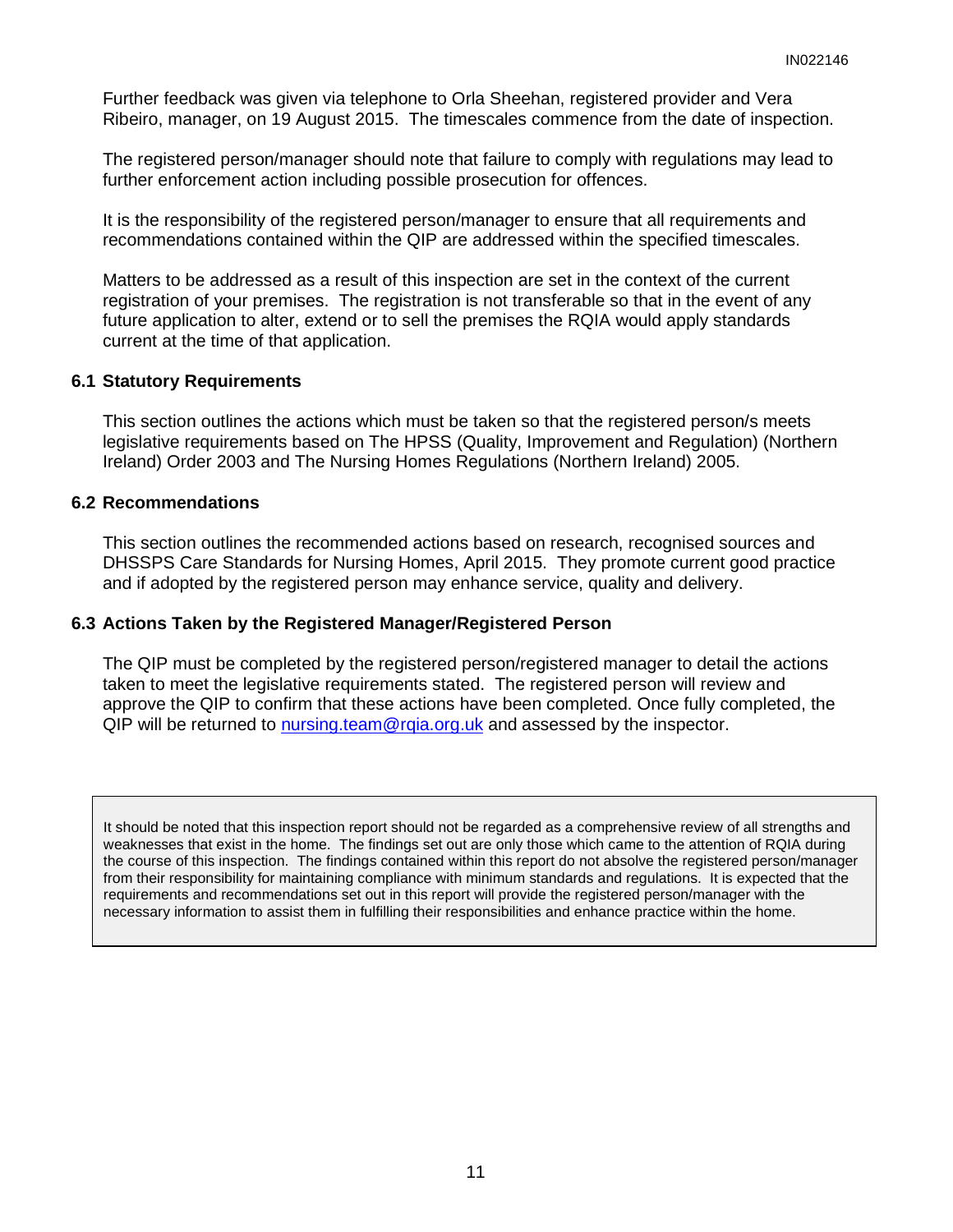| <b>Quality Improvement Plan</b>                                            |                                                                                                                                                                                                                                                                                                                                                                                        |  |  |  |
|----------------------------------------------------------------------------|----------------------------------------------------------------------------------------------------------------------------------------------------------------------------------------------------------------------------------------------------------------------------------------------------------------------------------------------------------------------------------------|--|--|--|
| <b>Statutory Requirements</b>                                              |                                                                                                                                                                                                                                                                                                                                                                                        |  |  |  |
| <b>Requirement 1</b>                                                       | The registered person must ensure that:                                                                                                                                                                                                                                                                                                                                                |  |  |  |
| <b>Ref:</b> Regulation 13 (7)<br><b>Stated: Second time</b>                | • the fridge in the dining room is kept clean<br>commode buckets in the sluices are stored off the floor.                                                                                                                                                                                                                                                                              |  |  |  |
| To be Completed by:<br>18 September 2015                                   | Response by Registered Person(s) Detailing the Actions Taken:<br>Fridge in the dining room, used for daily stock of residents supplements,<br>has has schedule attached to ensure domestic staff clean on a daily<br>basis.<br>Domestic staff to ensure commode buckets are not stored on the floor<br>when cleaning sluice room. Supervisions to be carried with staff, as<br>needed. |  |  |  |
| <b>Requirement 2</b><br><b>Ref:</b> Regulation 16 (2)<br>(b)               | The patient's care plan must be kept under review in relation to wound<br>care. The care plan must reflect the current dressing in use. The<br>wound must be reassessed at each dressing change and this<br>assessment documented in accordance with best practice guidelines.                                                                                                         |  |  |  |
| <b>Stated: First time</b><br>To be Completed by:<br>18 September 2015      | Response by Registered Person(s) Detailing the Actions Taken:<br>New informative folder in place for nurses, with best practice guidelines<br>and clear instruction about the procedures regarding wounds / treatment<br>and records. Nurses to attend training if deemed necessary.<br>Care plans for wounds reviewed by Nurse Manager on a monthly basis.                            |  |  |  |
| <b>Requirement 3</b><br>Ref: Regulation 13 (4)                             | Prescribed thickening agent should be labelled and only be<br>administered to the patient for whom it is prescribed.                                                                                                                                                                                                                                                                   |  |  |  |
| (b)<br><b>Stated: First time</b><br>To be Completed by:<br>31 October 2015 | Response by Registered Person(s) Detailing the Actions Taken:<br>Each resident prescribed with thickening agents, has own stock stored<br>in his/her room according to guidelines. Spot audits, and supervision<br>carried with staff to ensure administration according best-practice<br>guidelines                                                                                   |  |  |  |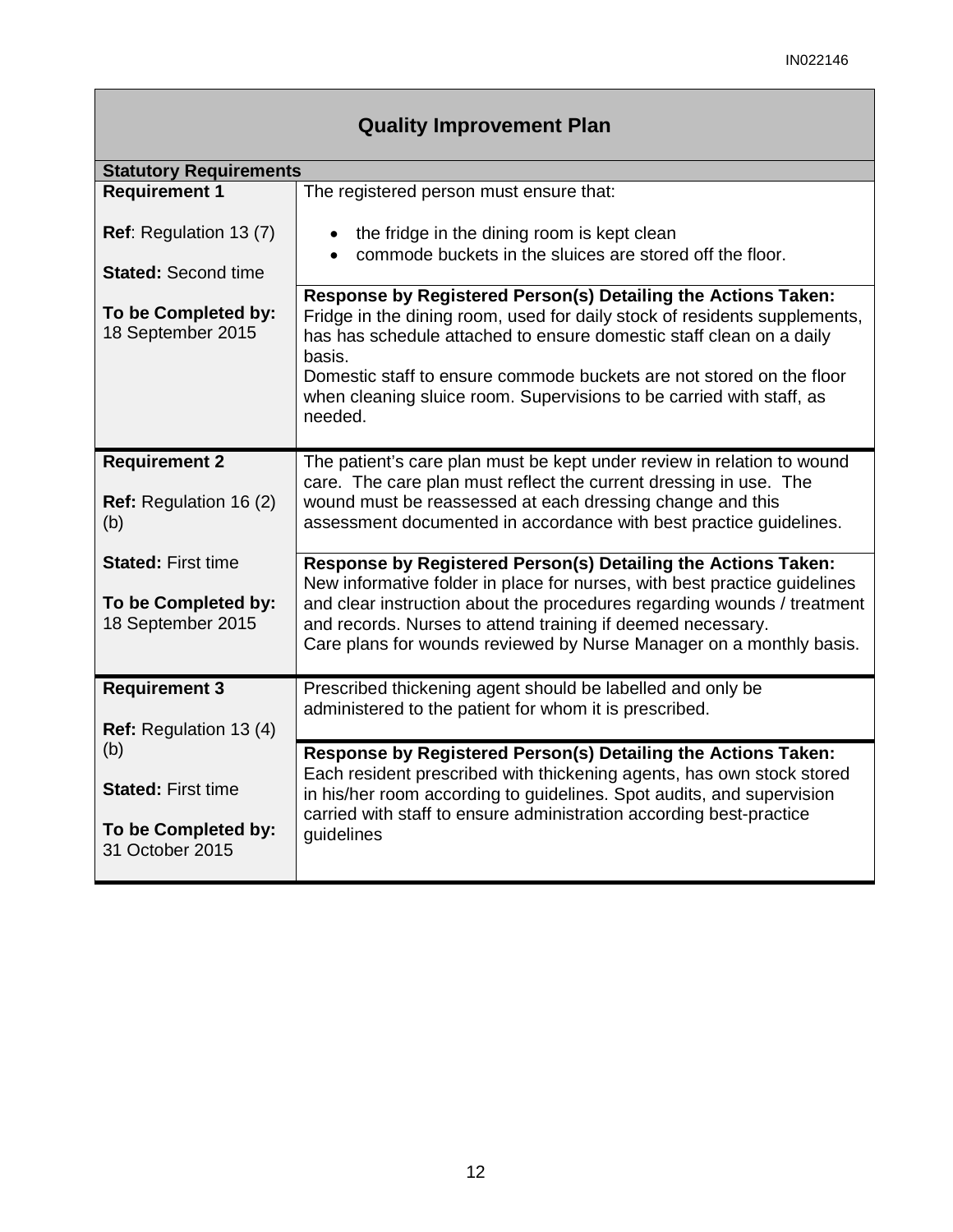| <b>Recommendations</b>                             |                                                                                                                                                                                                                                                                                                                                                                                                                                                                                                 |
|----------------------------------------------------|-------------------------------------------------------------------------------------------------------------------------------------------------------------------------------------------------------------------------------------------------------------------------------------------------------------------------------------------------------------------------------------------------------------------------------------------------------------------------------------------------|
| <b>Recommendation 1</b><br><b>Ref: Standard 26</b> | The registered person must ensure that policies and procedures in<br>relation to continence management are reviewed in line with current<br>best practice as defined by professional bodies and national                                                                                                                                                                                                                                                                                        |
|                                                    | standard setting organisations.                                                                                                                                                                                                                                                                                                                                                                                                                                                                 |
| <b>Stated: Second time</b>                         |                                                                                                                                                                                                                                                                                                                                                                                                                                                                                                 |
| To be Completed by:<br>30 November 2015            | Response by Registered Person(s) Detailing the Actions Taken:<br>Policy manual under review. All policies are being revised according to<br>must recent guidelines for good practice. Policies and procedures<br>regarding continence management will be in place by date requested.<br>Staff awareness raised in regards to records, and training needs<br>identified.<br>Continence management informative folder will be held on Nurses<br>station to easy access for nurses and care staff. |
| <b>Recommendation 2</b>                            | It is recommended that a policy on communicating sensitively /<br>delivering bad news be developed and made available to staff with                                                                                                                                                                                                                                                                                                                                                             |
| Ref: Standard 19                                   | reference to best practice guidelines.                                                                                                                                                                                                                                                                                                                                                                                                                                                          |
| <b>Stated: First time</b><br>To be Completed by:   | Response by Registered Person(s) Detailing the Actions Taken:<br>As stated above Policy Manual under review. New policy regarding<br>communicating sensitively and delivering bad news will be added as                                                                                                                                                                                                                                                                                         |
| 30 November 2015                                   | appropriate to Manual.<br>Community resources gathered in order to provide staff with more<br>information and update skills regarding this subject.                                                                                                                                                                                                                                                                                                                                             |
| <b>Recommendation 3</b><br>Ref: Standard 20        | The policy for dying and death should be updated to reflect current best<br>practice guidelines and this shared with staff.                                                                                                                                                                                                                                                                                                                                                                     |
| <b>Stated: First time</b>                          | Response by Registered Person(s) Detailing the Actions Taken:<br>Policy to be reviewed, updated and in place with new Manual.<br>Community resources gathered in order to update staff knowledge and                                                                                                                                                                                                                                                                                            |
| To be Completed by:<br>30 November 2015            | skills in this matter.                                                                                                                                                                                                                                                                                                                                                                                                                                                                          |
| <b>Recommendation 4</b>                            | Staff should update their knowledge of palliative and end of life care by                                                                                                                                                                                                                                                                                                                                                                                                                       |
| <b>Ref: Standard 20</b>                            | training or other means in accordance with the statement of purpose<br>and the needs of the patients.                                                                                                                                                                                                                                                                                                                                                                                           |
| <b>Stated: First time</b>                          | Response by Registered Person(s) Detailing the Actions Taken:                                                                                                                                                                                                                                                                                                                                                                                                                                   |
| To be Completed by:<br>30 November 2015            | Palliative and end of life care training made available for all nurses on<br>on-line platform. Discussed with community facilitator regarding training<br>calendar for the following months in order to identify adequate training<br>for staff. Palliative care information folder with best practice guidelines in<br>nurses station for all staff consultation.                                                                                                                              |